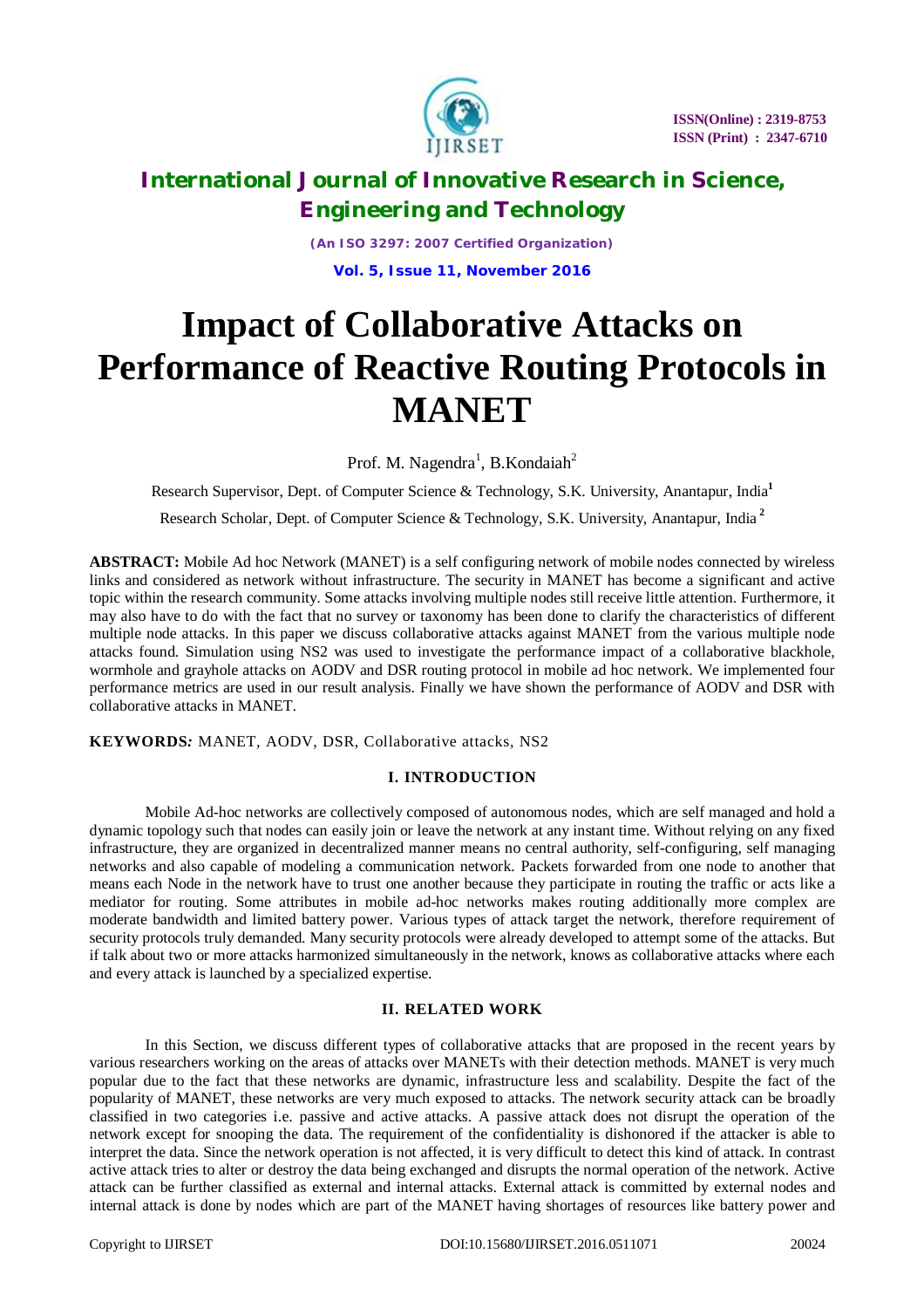

*(An ISO 3297: 2007 Certified Organization)*

**Vol. 5, Issue 11, November 2016**

bandwidth etc. It is very difficult to separate these nodes. Different kinds of attacks have been analyzed in MANET and their affect on the network.

In the black hole attack, attacker uses the routing protocol to advertise itself as having the best path to the node whose packets it want to intercept. An attacker use the flooding based protocol for listing the request for a route from the initiator, then attacker create a reply message he has the shortest path to the receiver. As this message from the attacker reached to the initiator before the reply from the actual node, then initiator assume that it is the shortest path to the receiver. So that a fake route is create. Once the attacker has been able to insert himself between the communications node, then attacker may able to do anything with the packet which is send by the initiator for the receiver. Worm-hole attack which is also known as the tunneling attack, is possible even if the attacker has not compromised any other legitimate nodes and even if all communication provides authenticity and confidentiality.

A gray-hole attack is a variation of the black hole attack, where the malicious node is not initially malicious, it turns malicious sometime later. In this attack, an attacker drops all data packets but it lets control messages to route through it. Sybil attack refers to the multiple copies of malicious nodes. It can be happen, if the malicious node shares its secret key with other malicious nodes. This way the number of malicious node is increased in the network and the probability of the attack is also increased. This paper focuses on the study the different collaborative attacks in MANET and compares the major cause of these attacks on the performances of different MANET applications.

## **III. CLASSIFICATION OF ROUTING PROTOCOL IN MANET**

Classification of routing protocol [1] in MANET depends on routing strategy and network structure. According to the routing strategy the routing protocols can be categorized as Table-driven and Source initiated, while depending on the network structure these are classified as flat routing, hierarchical routing and geographic position assisted routing [2]. Both the Table-driven and source initiated protocols come under the Flat routing. The classification of Ad hoc routing protocols is shown in the Figure.1.



**Figure 1: Classification of Routing Protocols in MANET**

### **On Demand Routing Protocols (Reactive):**

These protocols are also called reactive protocols since they don't maintain routing information or routing activity at the network nodes if there is no communication. If a node wants to send a packet to another node then this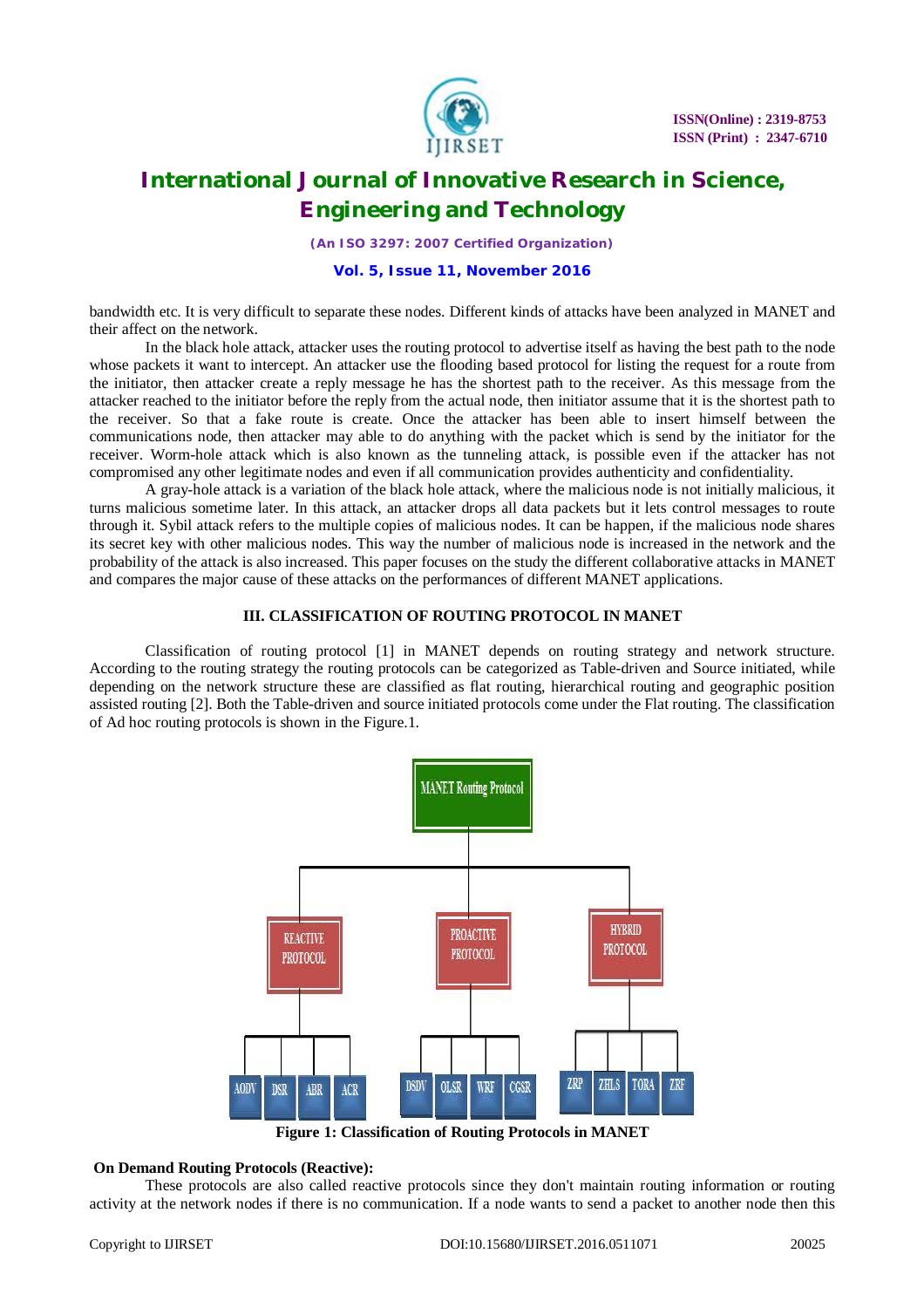

*(An ISO 3297: 2007 Certified Organization)*

**Vol. 5, Issue 11, November 2016**

protocol searches for the route in an on-demand manner and establishes the connection in order to transmit and receive the packet. The route discovery usually occurs by flooding the route request packets throughout the network.

### **Ad Hoc on-Demand Distance Vector (AODV)**

AODV [3] shares DSR [4] on-demand characteristics in that it also discovers routes on an as-needed basis via a similar route discovery process. However, AODV adopts a very different mechanism to maintain routing information. It uses traditional routing tables, one entry per destination. This is in contrast to DSR, which can maintain multiple route cache entries for each destination. Without source routing, AODV relies on routing table entries to propagate a RREP back to the source and, subsequently, to route data packets to the destination. AODV uses sequence numbers maintained at each destination to determine the freshness of routing information and to prevent routing loops. All routing packets carry these sequence numbers. An important feature of AODV is the maintenance of timer-based states in each node, regarding utilization of individual routing table entries.

A routing table entry is expired if not used recently. A set of predecessor nodes is maintained for each routing table entry, indicating the set of neighboring nodes which use that entry to route data packets. These nodes are notified with RERR packets when the next-hop link breaks. Each predecessor node, in turn, forwards the RERR to its own set of predecessors, thus effectively erasing all routes using the broken link. In contrast to DSR, RERR packets in AODV are intended to inform all sources using a link when a failure occurs. Route error propagation in AODV can be visualized conceptually as a tree who roots is the node at the point of failure and all sources using the failed link as the leaves. Inconsistency

### **Dynamic Source Routing (DSR)**

The key distinguishing feature of DSR [4] is the use of source routing. That is, the sender knows the complete hop-by-hop route to the destination. These routes are stored in a route cache. The data packets carry the source route in the packet header. When a node in the adhoc network attempts to send a data packet to a destination for which it does not already know the route, it uses a route discovery process to dynamically determine such a route. Route discovery works by flooding the network with route request (RREQ) packets. Each node receiving an RREQ re-broadcasts it, unless it is the destination or it has a route to the destination in its route cache. Such a node replies to the RREQ with a route reply (RREP) packet that is routed back to the original source. RREQ and RREP packets are also source routed. The RREQ builds up the path traversed across the network. The RREP routes back itself to the source by traversing this path backward.

The route carried back by the RREP packet is cached at the source for future use. If any link on a source route is broken, the source node is notified using a route error (RERR) packet. The source removes any route using this link from its cache. A new route discovery process must be initiated by the source if this route is still needed. DSR makes very aggressive use of source routing and route caching. No special mechanism to detect routing loops is needed. Also, any forwarding node caches the source route in a packet it forwards for possible future use.

## **IV. COLLABORATIVE ATTACKS**

A collaborative attack in MANET is a homogeneous attack (i.e. blackhole, wormhole or grayhole attack), involving two or more colluding nodes; classified as internal active attack that can be processed using wired or wireless link and triggered by single or multiple attackers. It can also be referred to as the first level of attack, in which the adversary only interests in disrupting the foundation mechanism of the ad hoc network, for instance routing protocol, which is crucial for proper MANET operation [5].

### **Black hole Attacks**

 A blackhole attack occurs when a malicious node impersonates the destination node or forging route reply message that is sent to the source node, with no effective route to the destination [5]. The malicious node may generate unwanted traffics and usually discards packets received in the network [6]. When this malicious node (blackhole node) has effects on one or more nodes, making them malicious as well, then this kind of attack can be referred to as multiple node attack or collaborative attack.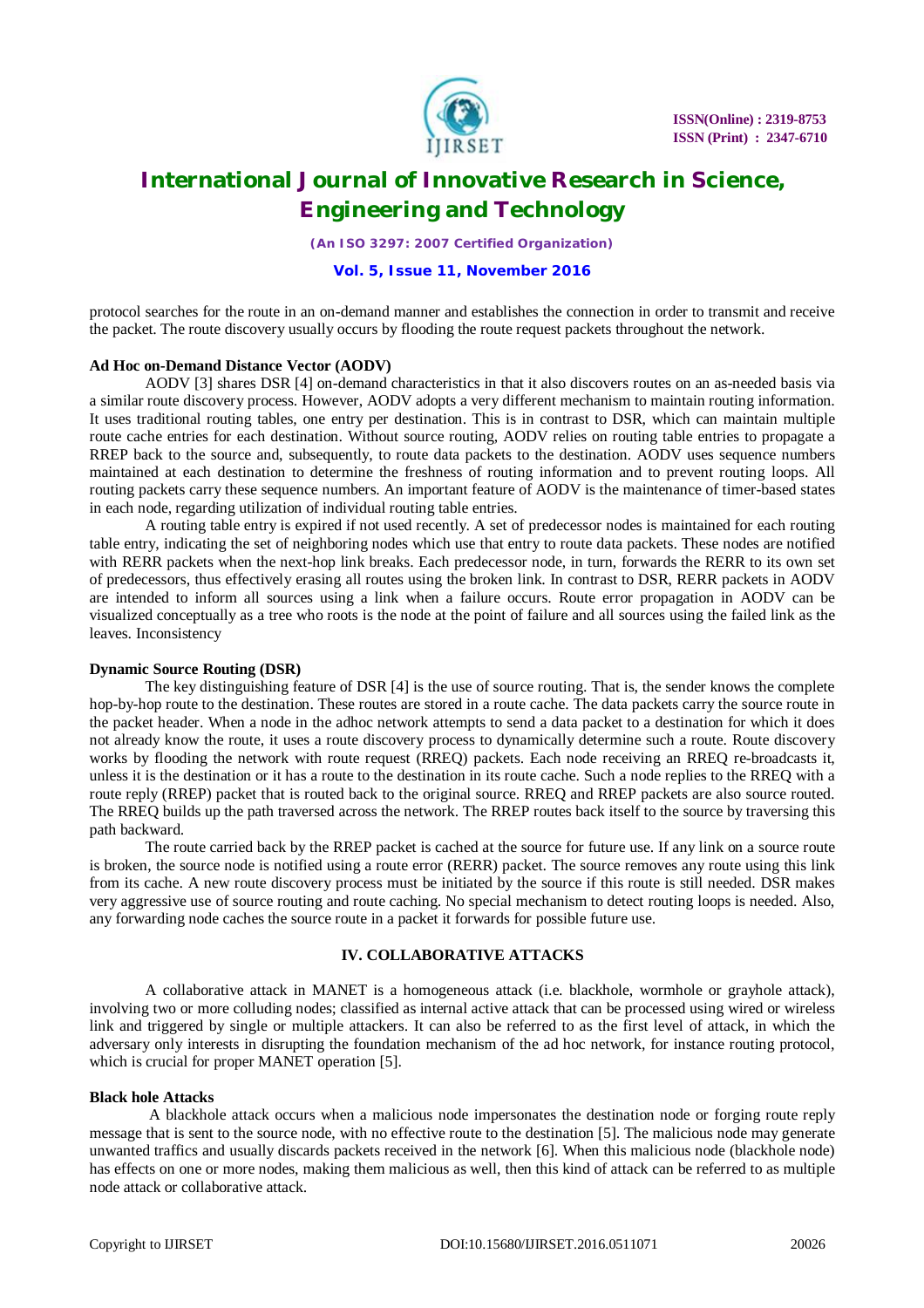

*(An ISO 3297: 2007 Certified Organization)* **Vol. 5, Issue 11, November 2016**



In blackhole attacks (see Fig. 2.), a node transmits a malicious broadcast informing that it has the shortest path to the destination, with the goal of intercepting messages. In this case, a malicious node (so-called blackhole node) can attract all packets by using forged Route Reply (RREP) packet to falsely claim that "fake" shortest route to the destination and then discard these packets without forwarding them to the destination[7].

### **Wormhole Attack**

 In wormhole attack, malicious node receive data packet at one point in the network and tunnels them to another malicious node. The tunnel exist between two malicious nodes is referred to as a wormhole. Wormhole attacks are severe threats to MANET routing protocols. Attackers use wormholes in the network to make their nodes appear more attractive so that more data is routed through their nodes [8][9].

When the wormhole attacks are used by attacker in routing protocol such as DSR and AODV, the attack could prevent the discovery of any routes other than through the wormhole[10]. If there is no defense mechanism are introduced in the network along with routing protocols, than existing routing protocols are not suitable to discover valid routes.

In fig.3, the nodes "X" and "Y" are malicious node that forms the tunnel in network. The source node "S" when initiate the RREQ message to find the route to node "D" destination node[11]. The immediate neighbour node of source node "S", namely "2" and "1" forwards the RREQ message to their respective neighbours "5" and "X". The node "X" when receive the RREQ it immediately share with it "Y" and later it initiate RREQ to its neighbor node "8", through which the RREQ is delivered to the destination node "D". Due to high speed link, it forces the source node to select route <S-1-8-D> for destination. It results in "D" ignores RREQ that arrives at a later time and thus, invalidates the legitimate route  $\langle S-2-5-7-D \rangle$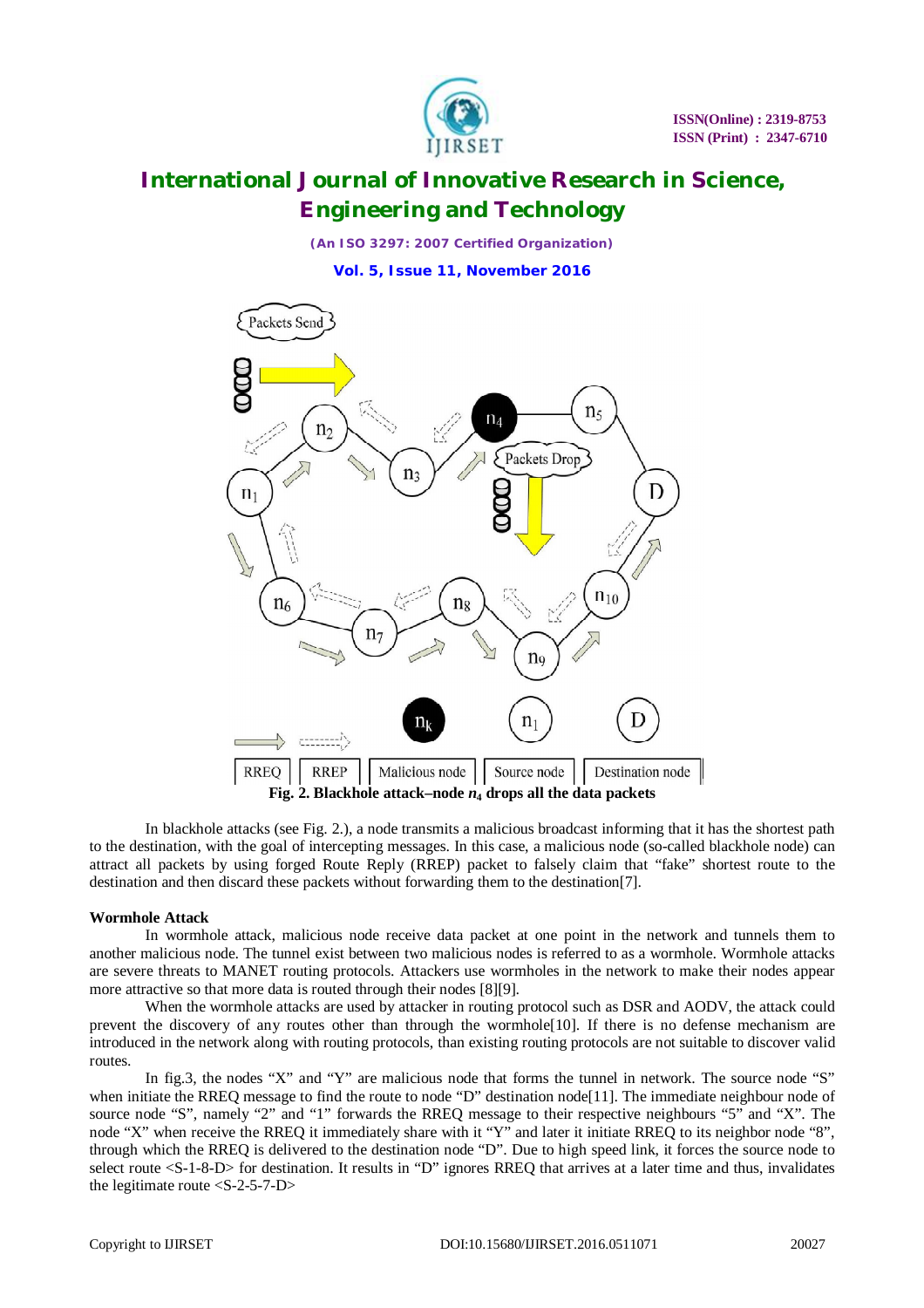

*(An ISO 3297: 2007 Certified Organization)* **Vol. 5, Issue 11, November 2016**



### **Gray hole Attack**

 A Grayhole attack is an active attack which takes place at the network layer in the MANET. This type of attack cause damage or interrupt the network functionality by dropping the data packets which are being transmitted. Grayhole is a node that selectively drops the packet and after sometime it will start forwarding the packets normally like any other nodes in the network[7].

 Grayhole attack takes place in two phases. In the first phase, a malicious node exploits the AODV protocol to advertise itself as having a shortest route to the destination, with the intention of intercepting the packets. But in actual there is no such short route to the destination exists. In the second phase, after trapping the source node maliciously, Grayhole will receive the packets from the source node and eventually start dropping the packets. As per its default nature, Grayhole attack will drop the data packets selectively without any certainty. Due to such nature, it becomes hard to detect the Grayhole as it can act both as a normal node as well as a malicious node.

## **V. PERFORMANCE EVALUATION**

# **Simulation setup**

Ns2 is a discrete event simulator targeted at networking research. It provides substantial support for simulation of TCP, routing and multicast protocols over wired and wireless networks. It consists of two simulation tools. The network simulator (ns) contains all commonly used IP protocols. The network animator (nam) is use to visualize the simulations. Ns2 fully simulates a layered network from the physical radio transmission channel to high-level applications.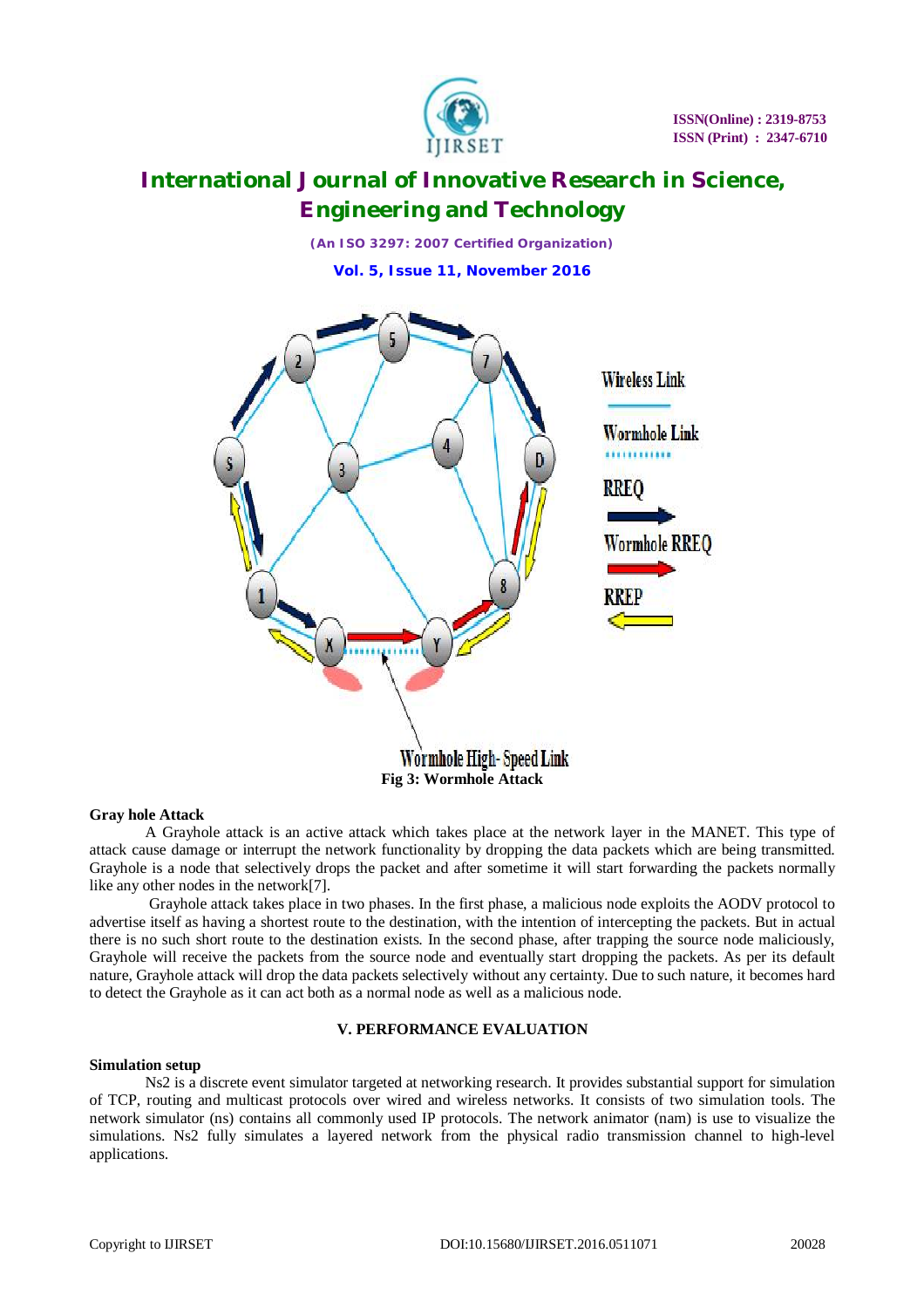

*(An ISO 3297: 2007 Certified Organization)*

**Vol. 5, Issue 11, November 2016**

| <b>SIMULATION PARAMETERS</b> |                   |
|------------------------------|-------------------|
| <b>Parameter</b>             | Value             |
| <b>Application Traffic</b>   | <b>10 CBR</b>     |
| Transmission rate            | 4 packets/s       |
| Radio Range                  | 250m              |
| Routing protocol             | DSR, AODV         |
| Packet Size                  | 512 bytes         |
| Channel data rate            | 11 Mbps           |
| Pause time                   | 0s                |
| Maximum Speed                | $20$ (ms)         |
| Simulation time              | 800s              |
| Number of nodes              | 50                |
| Area                         | 700m*700m         |
| Malicious nodes              | 0% 40%            |
| Threshold                    | Dynamic Threshold |

# **TABLE 1**

### **Performance Metrics**

We have compared the AODV and DSR routing protocols with collaborative attacks.

### **Packet Delivery Ratio**

This is defined as the ratio of the number of packets received at the destination and the number of packets sent by the source. Here, *pktd<sub>i</sub>* is the number of packets received by the destination node in the  $i^{\text{th}}$  application, and *pkts<sub>i</sub>* is the number of packets sent by the source node in the *i*<sup>th</sup> application. The average packet delivery ratio of the application traffic *n*, which is denoted by *PDR*, is obtained as



**Fig.4. Effect of the malicious nodes on Packet delivery ratio**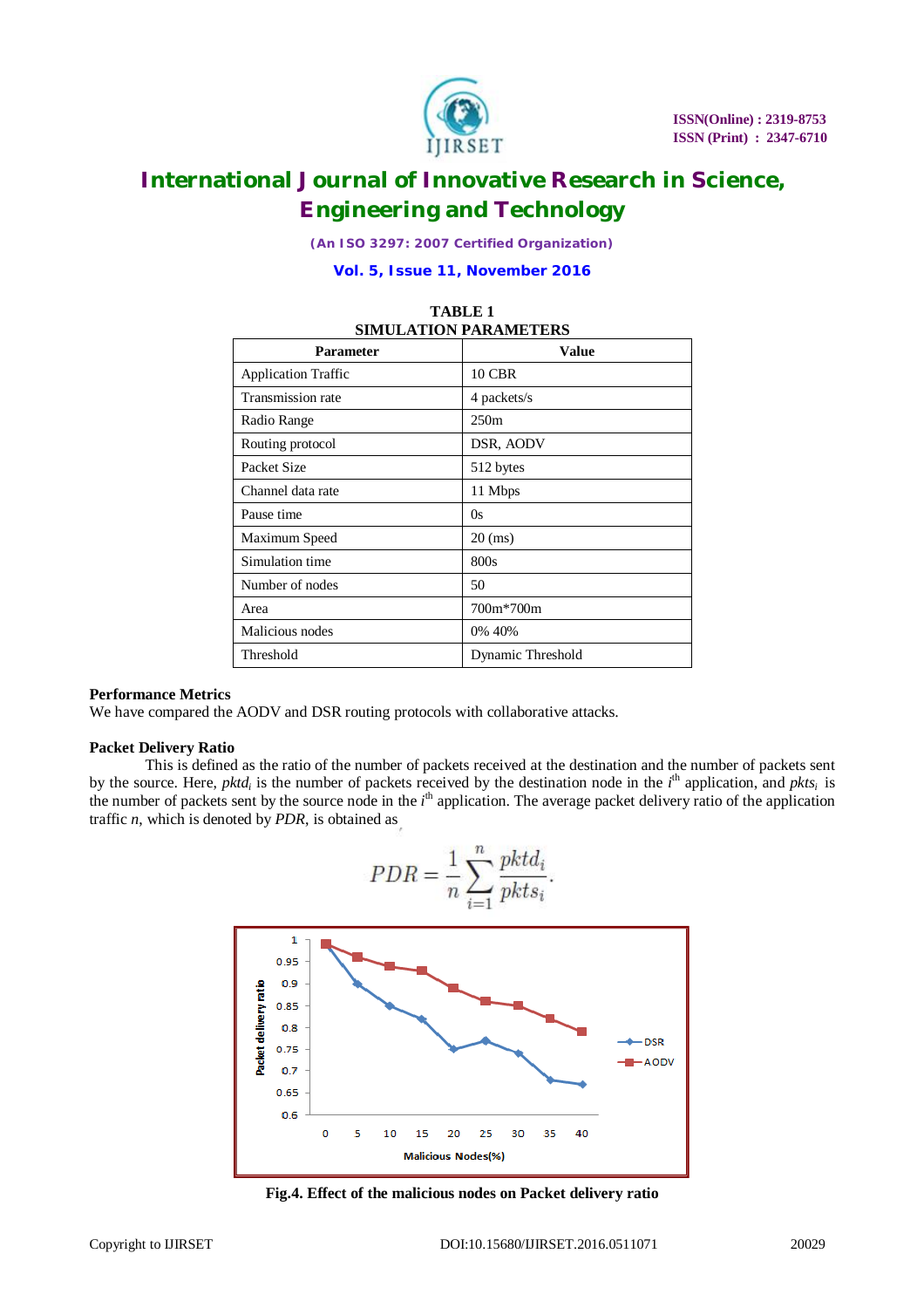

*(An ISO 3297: 2007 Certified Organization)*

#### **Vol. 5, Issue 11, November 2016**

In the above fig.4, we compared AODV and DSR in terms of Packet delivery ratio against malicious nodes are increased from 0% to 40% with a fixed speed. It is observed that, the DSR heavily suffered more than AODV. Moreover AODV shows the highest packet delivery ratio when compared to DSR.

### **Routing Overhead**

This metric represents the ratio of the amount of routing-related control packet transmissions to the amount of data transmissions. Here,  $cpk_i$  is the number of control packets transmitted in the  $i<sup>th</sup>$  application traffic, and  $pkt_i$  is the number of data packets transmitted in the *i*<sup>th</sup> application traffic. The average routing overhead of the application traffic *n*, which is denoted by *RO*, is obtained as



**Fig.5. Effect of the malicious nodes on Routing Overhead**

In above fig.5, we compared AODV and DSR in terms of routing overhead against malicious nodes are increases from 0% to 40% with a fixed speed. It is observed that, the AODV produces slightly highest routing overhead than DSR. Moreover DSR has shown lowest routing overhead, when compared to AODV.

### **Average End-to-End Delay**

This is defined as the average time taken for a packet to be transmitted from the source to the destination. The total delay of packets received by the destination node is *d<sup>i</sup>* , and the number of packets received by the destination node is *pktd<sup>i</sup>* . The average end-to-end delay of the application traffic *n*, which is denoted by *E*, is obtained as

$$
E = \frac{1}{n} \sum_{i=1}^{n} \frac{d_i}{pktd_i}.
$$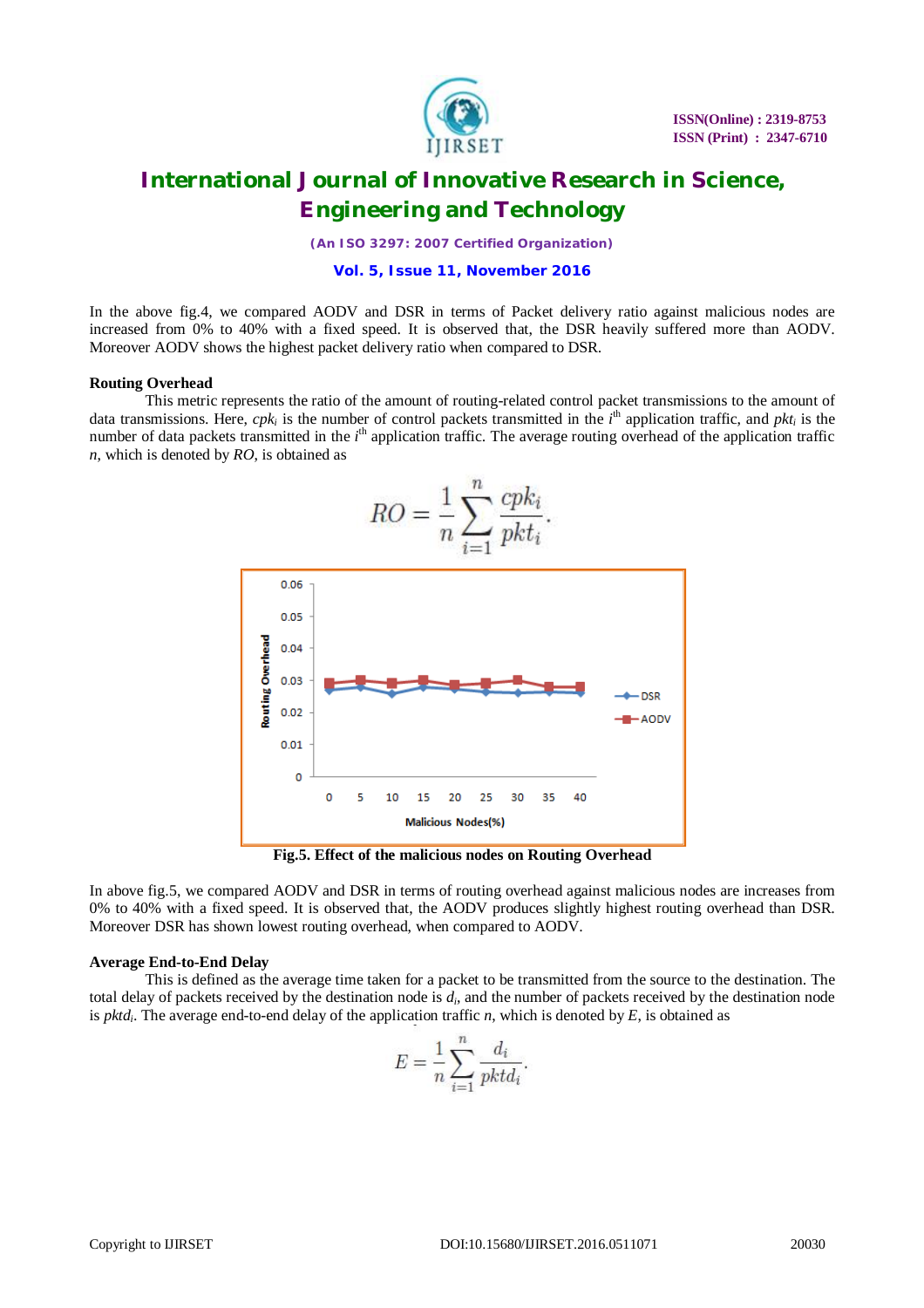

*(An ISO 3297: 2007 Certified Organization)* **Vol. 5, Issue 11, November 2016**



**Fig.6 Effect of the malicious nodes on End to End Delay**

In the above Fig.6, show that DSR proves a minimum end to end delay rather than the AODV. DSR takes the least time to deliver a packet from one end to the other i.e., 0.020 to 0.023 seconds. AODV takes 0.021 to 0.027 milliseconds to deliver packets from one end to the other. The comparison of end-to-end delay analysis of data packets reaches a minimum time in DSR method when compared with AODV.

## **Throughput**

This is defined as the total amount of data  $(b_i)$  that the destination receives them from the source divided by the time (*ti*) it takes for the destination to get the final packet. The throughput is the number of bits transmitted per second. The throughput of the application traffic  $n$ , which is denoted by  $T$ , is obtained as



**Fig.7. Effect of the malicious nodes on Throughput**

The results are captured in Fig.7. It is observed that, the DSR is more suffering than AODV when the percentages of malicious nodes are increased from 0% to 40% with a fixed speed. The AODV experimental results shows, it is higher throughput compared with DSR.